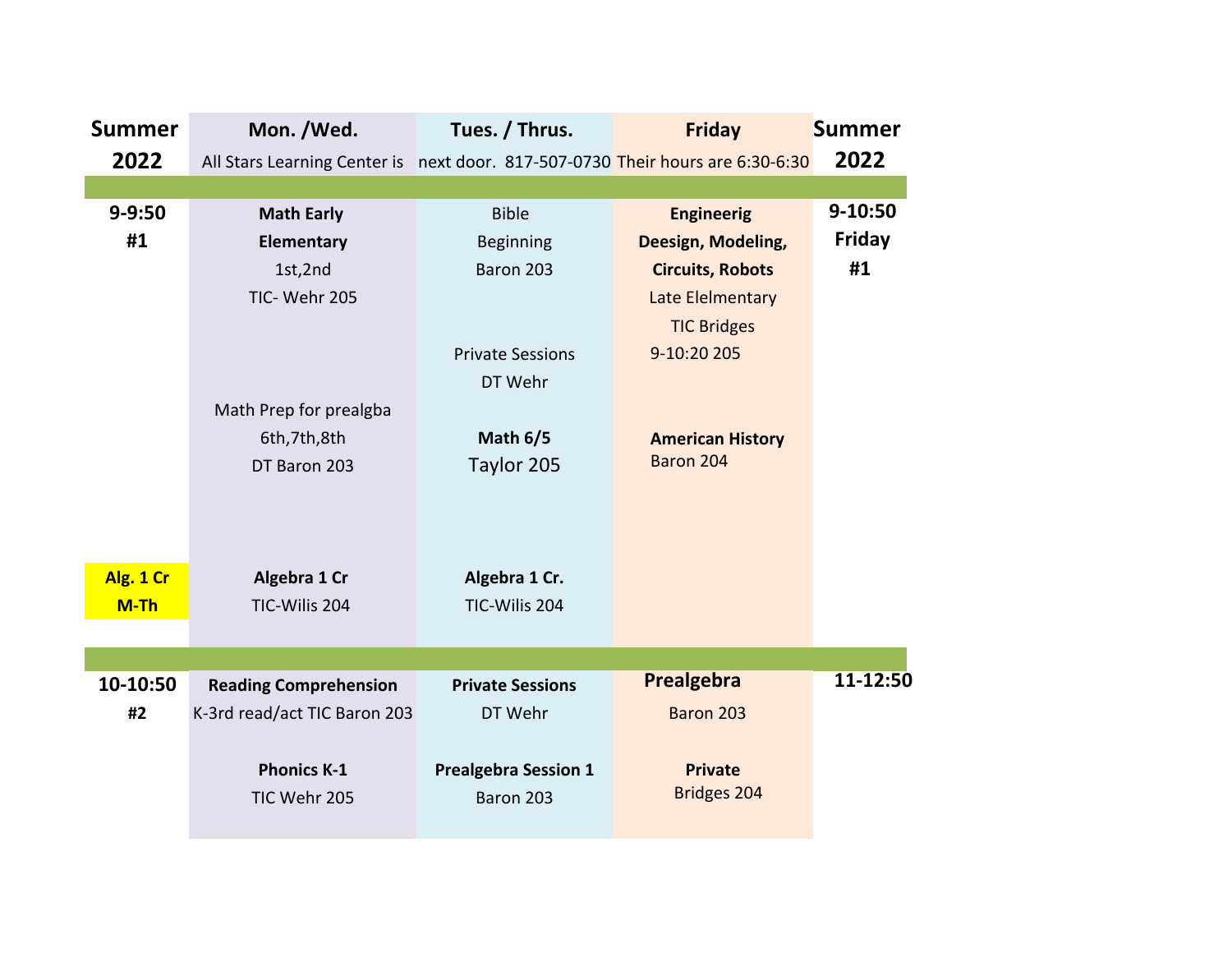|                 | <b>Grammar Purple Mix</b>     | <b>Math 7/6</b>         |
|-----------------|-------------------------------|-------------------------|
|                 | 5th-9th                       | 6th, 7th, 8th           |
|                 | DT-Bridges 202                | Taylor 205              |
|                 |                               |                         |
| <b>Geo Cr</b>   | <b>Geometry Cr</b>            | <b>Geometry Cr</b>      |
| M-Th            | DT-Hartzer                    | <b>DT Hartzer</b>       |
|                 |                               |                         |
| <b>Homework</b> | Algebra 1 Lab                 | Algebra 1 Lab           |
| aid for class   | TIC-Wilis 204                 | TIC-Wilis 204           |
|                 |                               |                         |
| 11-11:50        | IEW Creative Writing 6th-12th | <b>Private Sessions</b> |
| #3              | TIC Wehr 205                  | DT Wehr                 |
|                 |                               |                         |
|                 | <b>Reading A_Z</b>            | Prealgebra              |
|                 | K-3rd read/activities         | Session 2               |
|                 | TIC Baron 203                 | Baron 203               |
|                 |                               |                         |
|                 | <b>Math Attack</b>            | <b>Math 7/6</b>         |
|                 | 5th-7th                       | 6th, 7th, 8th           |
|                 | TIC Bridges 204               | Taylor 205              |
|                 |                               |                         |
| 12-1:25         | <b>Lunch Break</b>            | <b>Lunch Break</b>      |
|                 |                               |                         |
| 1:30-2:20       | <b>Ameila Bedelia</b>         | <b>Vocabulary 9</b>     |
| #4              | K-3rd read/activities         | TIC Taylor 205          |
|                 | Baron 203                     |                         |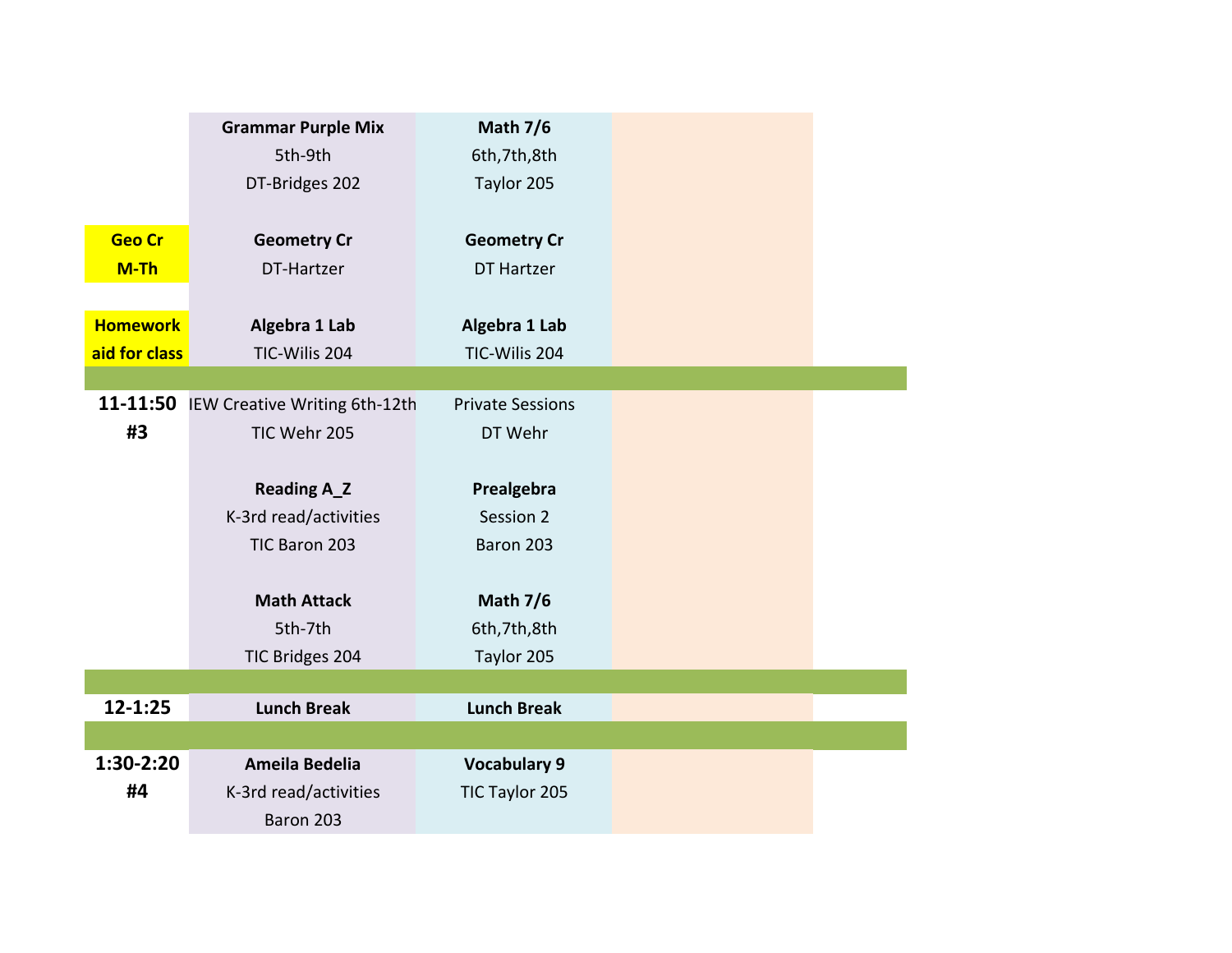|                | <b>Little House</b><br>in the Big Woods<br>3rd, 4th, 5th, 6th<br>TIC Wehr 205 | <b>Private Sessions</b><br>DT Wehr                       |
|----------------|-------------------------------------------------------------------------------|----------------------------------------------------------|
|                | Grammar<br>6th-11th<br>Bridges 204<br><b>Prvate Session RY</b><br>DT Hartzer  | Vocab <sub>7</sub><br>part 1<br>Baron T 204<br>Willis Th |
| 2:30-3:20      | <b>Private AZSRA</b>                                                          | <b>Private Sessions</b>                                  |
| #5             | <b>Read Dom</b><br>Bridges 204                                                | DT Wehr                                                  |
|                |                                                                               |                                                          |
|                | <b>Extended Reading</b>                                                       | <b>Vocabulary 9</b>                                      |
|                | 4th,5th,6th                                                                   | Part 2                                                   |
|                | TIC Wehr 205                                                                  | TIC Taylor 205                                           |
|                | <b>Puntuation</b>                                                             | Vocab <sub>7</sub>                                       |
|                | 6th-11th                                                                      | Part 2                                                   |
|                | Baron 203                                                                     | TIC Willis 204                                           |
| <b>Chem Cr</b> | <b>Chem Cr</b>                                                                | <b>Chem Cr</b>                                           |